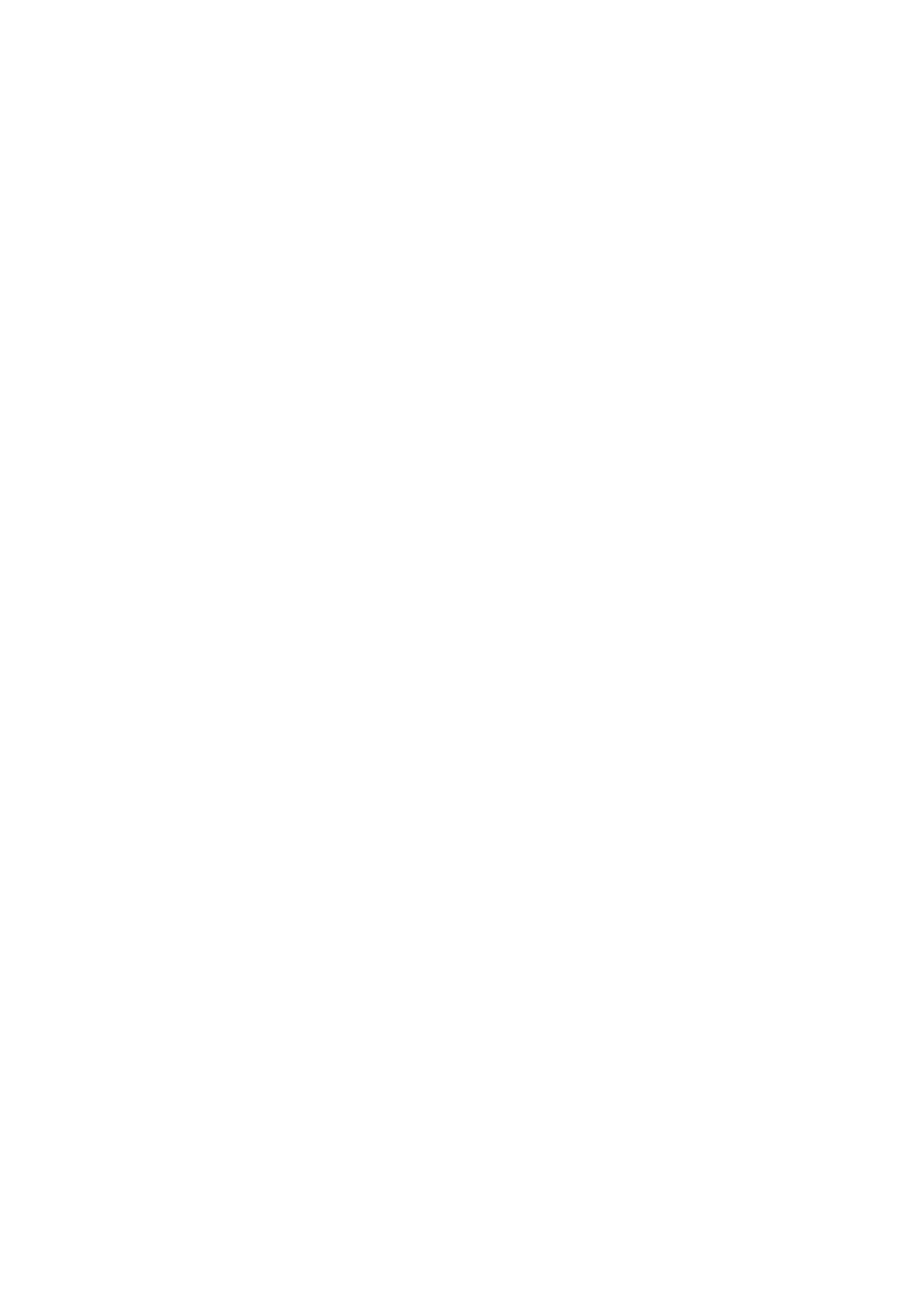

## Corrigendum to EN 60601-1-6:2007

English version

 $\frac{1}{2}$  ,  $\frac{1}{2}$  ,  $\frac{1}{2}$  ,  $\frac{1}{2}$  ,  $\frac{1}{2}$  ,  $\frac{1}{2}$  ,  $\frac{1}{2}$ 

**Foreword** 

Add a DOW of 2012-06-01.

Delete the sentences:

However, EN 60601-1-6:2004 remains valid until all the parts 2 that are used in conjunction with it have been withdrawn. No date of withdrawal of conflicting national standards (dow) has therefore been fixed. However, when Part 1-6 is used for appliances not covered by a part 2, EN 60601-1-6:2004 is not to be used after 2009-09-12.

 $\overline{\phantom{a}}$ 

March 2010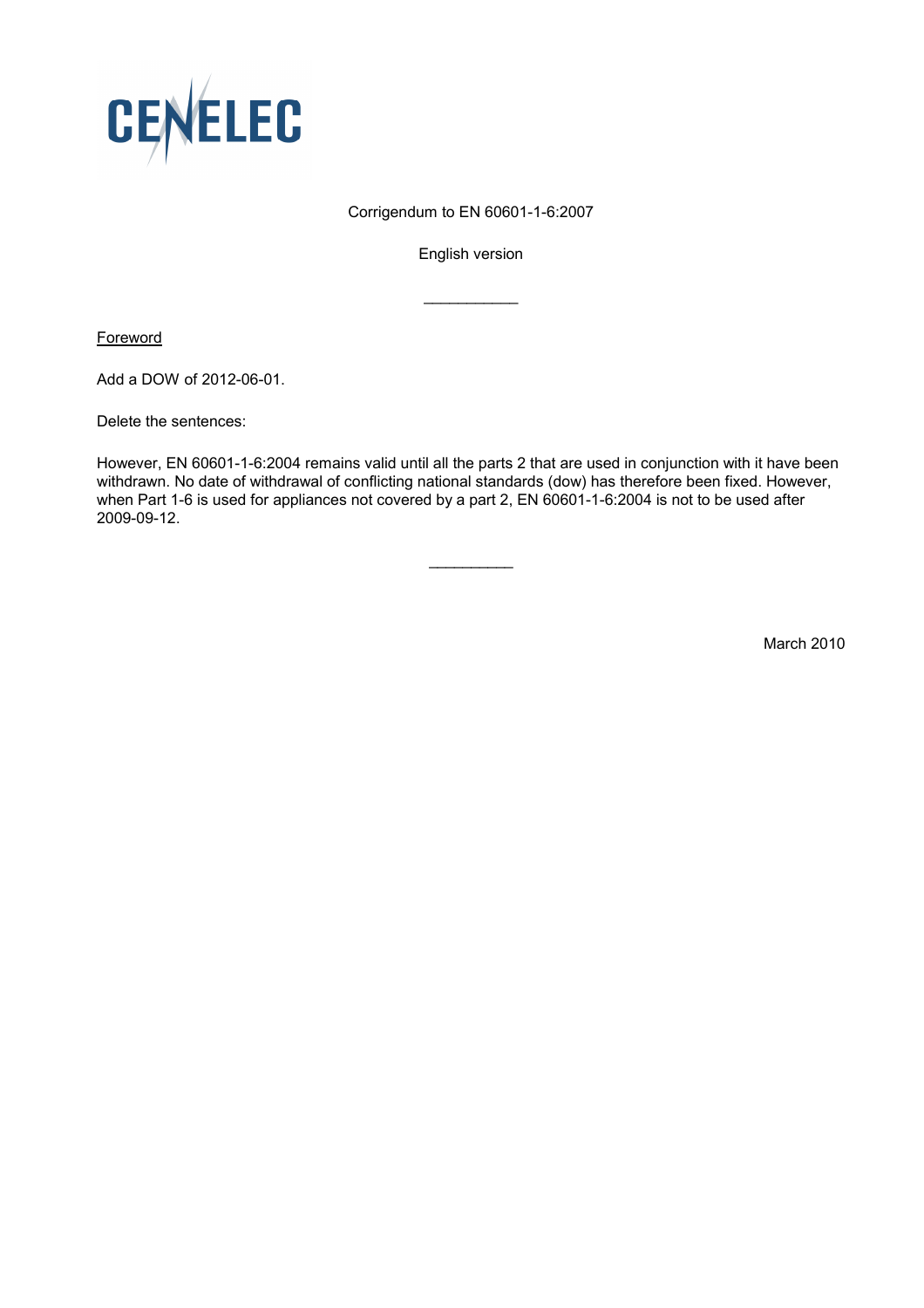

## Corrigendum à la EN 60601-1-6:2007

Version française

 $\frac{1}{2}$  ,  $\frac{1}{2}$  ,  $\frac{1}{2}$  ,  $\frac{1}{2}$  ,  $\frac{1}{2}$  ,  $\frac{1}{2}$  ,  $\frac{1}{2}$ 

Avant-propos

Ajouter pour DOW le 2012-06-01.

Supprimer les phrases:

Toutefois, la EN 60601-1-6:2004 reste valable jusqu'à l'annulation de toutes les parties 2 qui sont utilisées conjointement avec elle. En conséquence, aucune date de retrait des normes nationales conflictuelles (dow) n'a été fixée. Toutefois, lorsque la Partie 1-6 est utilisée pour des appareils non couverts par une partie 2, la EN 60601-1-6:2004 ne doit pas être utilisée après le 2009-09-12.

 $\overline{\phantom{a}}$ 

Mars 2010